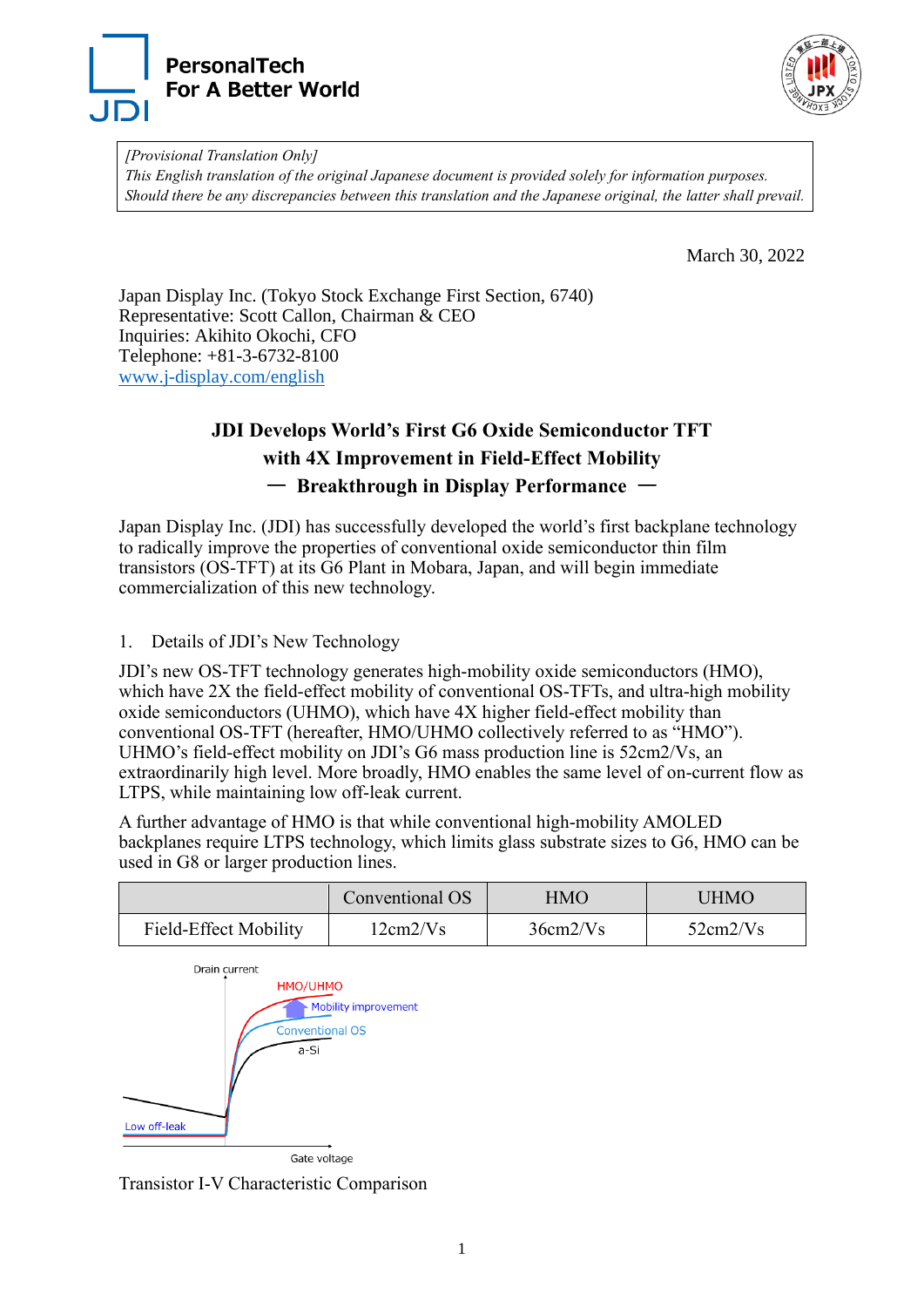JDI believes HMO will drastically accelerate display technology innovation and contribute to significant improvements in both OLED and LCD display performance, including:

- Lower power consumption;
- For Metaverse VR/AR displays, higher resolutions and higher refresh rates, driving deeper immersion and reality integration for users in the Metaverse;
- ・ For transparent displays, higher transparency and image quality and bigger displays.









HMO/UHMO **High resolution image** 

Lower Power Consumption Higher Resolution

#### HMO Attributes

Conventional OS-TFTs have a problem of bias temperature stress (BTS), which causes poor reliability and image deterioration when trying to obtain high field-effect mobility.

However, by leveraging the manufacturing process know-how JDI has developed over many years, JDI has overcome these challenges with HMO, which is a new, breakthrough OS-TFT with superior characteristics. HMO achieves both high field-effect mobility and stable BTS to concurrently realize OS-TFT's low off-leak current and LTPS's image driving stability.

HMO uses crystalline oxide materials developed by Idemitsu Kosan Co., Ltd.



### Field-Effect Mobility Comparison